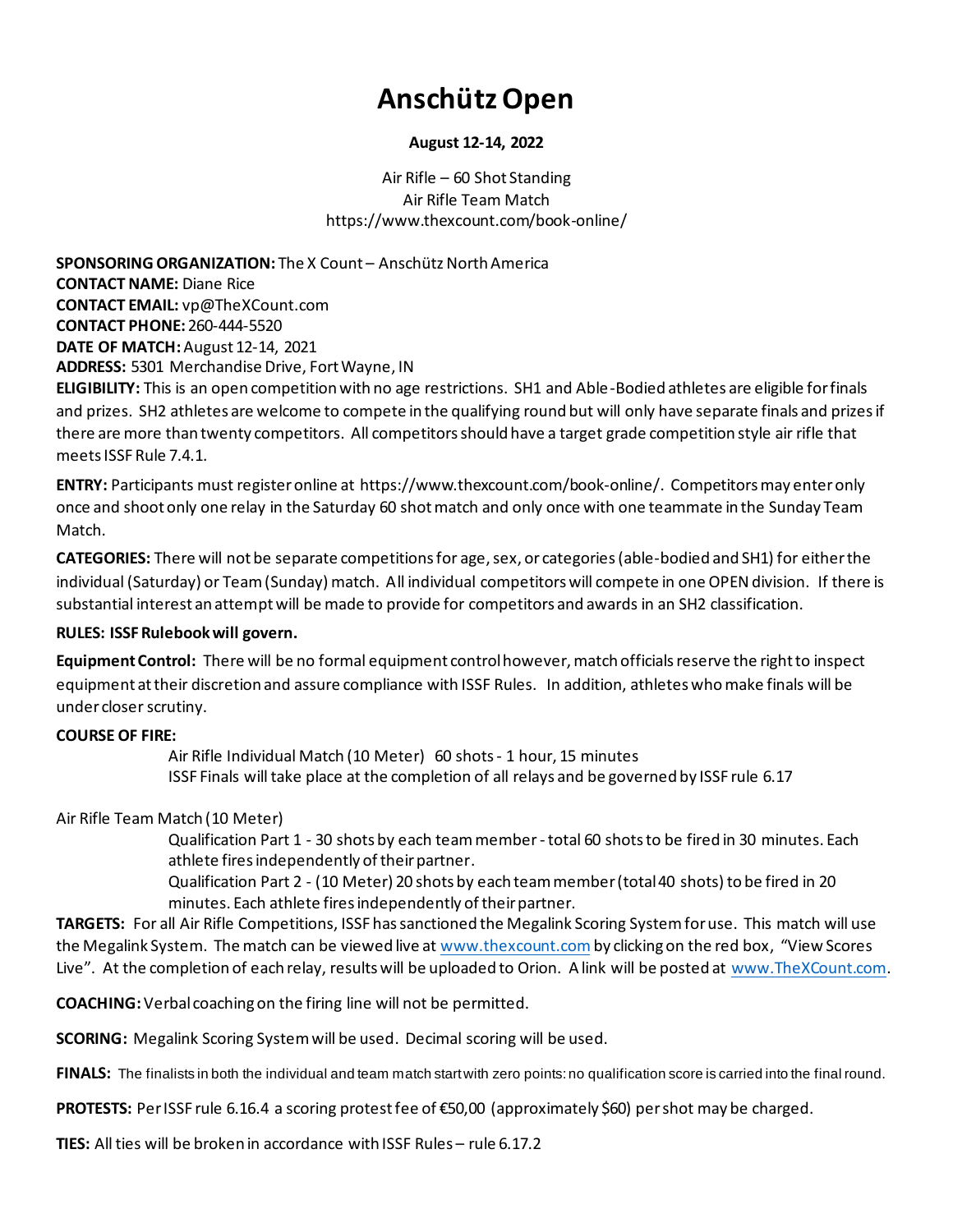**AWARDS:** Product awards will be given in the individual match only and to the top 8 competitorsin the open class (able bodied and SH1)00000 at the completion of finals.

1 st Place – Anschütz 9015

2<sup>nd</sup> Place – Capapie NSG Top Line Suit

3 rd Place - \$500 Cash

4<sup>th</sup> – 8<sup>th</sup> Place – Competitors will choose from product prizes displayed on the prize table at the match. Fourth place will choose first followed by fifth and so on and so forth.

**MAKE ENTRY**: Entries should be made using the registration portal at https://www.thexcount.com/book-online/.

**ENTRY FEES:** The registration fee is \$100.00 per individual. Team registration is \$50 total. Team members register separately paying \$25 each. Individuals can register for the team match and find a teammate when they arrive at the match.

**ENTRIES CLOSE:** Entries will close on August 11<sup>th</sup> at midnight. Entries on the day of will be accommodated with a \$25 late fee. Entries will be accepted to range capacity. Every effort will be made to accept all competitors who enter before the closing date however, space is limited.

**CANCELLATIONS:** Cancellations will not receive a refund.

## **SCHEDULE OF EVENTS:**

Friday, August 12<sup>th</sup>, 2022

4:00 pm – Air Rifle – 60 Shots Standing (Athletes called to the line at 3:30 – sighters begin at 3:45)

6:00 pm - Air Rifle – 60 Shots Standing (Athletes called to the line at 5:30 – sighters begin at 5:45)

Saturday, August 13, 2022

8:00 – Air Rifle – 60 Shots Standing (Athletes called to the line at 7:30 – sighters begin at 7:45)

10:00 - Air Rifle – 60 Shots Standing (Athletes called to the line at 9:30 – sighters begin at 9:45)

12:00 – Air Rifle – 60 Shots Standing (Athletes called to the line at 11:30 – sighters begin at 11:45)

14:00 – Air Rifle – 60 Shots Standing (Athletes called to the line at 13:30 – sighters begin at 13:45)

16:00 - Air Rifle – 60 Shots Standing (Athletes called to the line at 15:30 – sighters begin at 15:45)

18:00 – Air Rifle – 60 Shots Standing (Athletes called to the line at 17:30 – sighters begin at 17:45)

20:30 – Finals or 45 minutes after the completion of the last relay.

Sunday, August 14, 2022

9:00–Team Air Rifle–30 Shots Standing Qualification (Athletes called to the line at 8:30–Sighters begin at 8:45)

10:00–Team Air Rifle–30 Shots Standing Qualification (Athletes called to the line at 9:30–Sighters begin at 9:45)

11:00–Team Air Rifle–30 Shots Standing Qualification (Athletes called to the line at 10:30–Sighters begin at 10:45)

1:00 – Bronze Medal Match

2:30 – Gold Medal Match